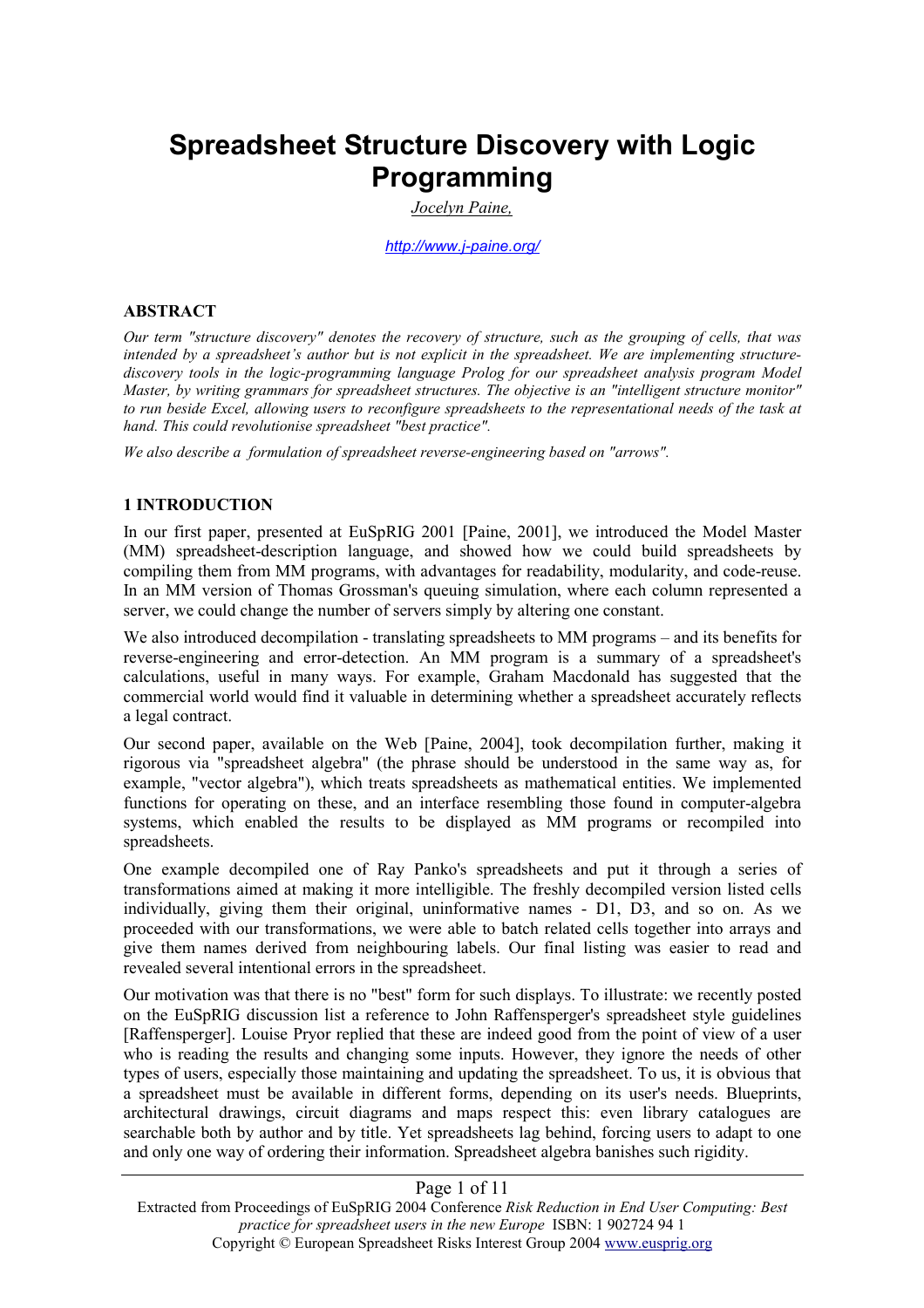At the end of that paper, we introduced the term "structure discovery" - discovering logically related cells and redescribing the spreadsheet so that they can be seen as a single data structure. In this paper, we explain structure discovery and describe an implementation which allows the user to define and apply heuristics for finding structure in spreadsheets. Our goal is an "intelligent structure monitor" for Excel, allowing spreadsheets to be reconfigured to the representational needs of the task at hand.

The structure-discovery heuristics are logical specifications of the spreadsheet, and should be coded as close to logic as possible. We are doing so using the logic-programming language Prolog. In the rest of this paper, we introduce structure discovery, explain how common structures can be described by patterns or grammars, and discuss our Prolog implementation. We also formulate reverse-engineering of spreadsheets in terms of "arrows".

We believe Prolog has many advantages for spreadsheet research, and so in our original draft, we included a tutorial on Prolog. On the advice of a referee, this is omitted from the final version appearing in the EuSpRIG 2004 proceedings. However, it can be found in the fuller Web version of our paper, at http://www.j-paine.org/spreadsheet\_structure\_discovery.html.

It should be noted that although this paper is concerned with one particular piece of software, namely MM, it will still interest other researchers. Structure discovery is necessary whenever one wants to try and describe the spreadsheet so as to tell more about the author's intentions - and hence have more chance of detecting errors - than the spreadsheet itself does. Much of our Prolog analysis code is independent of MM, as is the notion of translating logical specifications directly into Prolog. And our reverse-engineering formalism applies to any attempt to redescribe a spreadsheet as a collection of tables or arrays that, while mapping onto many (perhaps nonneighbouring) cells on the spreadsheet, are nevertheless to be regarded as single data structures.

## **2 STRUCTURE DISCOVERY**

We begin with an analogy from the world of conventional programming languages. When a compiler compiles an IF statement, it does so using labels and jumps. The statement:

```
IF Condition THEN 
  ThenPart 
ELSE 
  ElsePart 
END IF
```
gets converted into code similar to that below, its exact form depending on the instruction set of the machine:

```
Condition 
    If false, GOTO L1 
    ThenPart 
    GOTO L2 
L1: ElsePart 
L2:
```
Suppose now that we were to lose the program source. To reconstruct it, we would need a "decompiler", namely a program that reconstructs, from machine code, the source that generated it. (As [Decompilation] describes, many exist.) This IF statement was explicit in the source file, but implicit in the machine code. Spreadsheets too have high-level implicit structure. The difference is that they contain no explicit listing of this structure - it resides only in the author's brain, a location not readily open to public inspection.

Consider as example a three-column Income/Outgoings/Profit spreadsheet, where each cell in the third column computes the difference of its row-mates in the first two:

```
Income Outgoings Profit 
                  =A2-B2=A3 - B3=A4 - B4
```
Logically, the columns are single entities, in the same sense in which the block of machine

```
Page 2 of 11
```
Extracted from Proceedings of EuSpRIG 2004 Conference *Risk Reduction in End User Computing: Best practice for spreadsheet users in the new Europe* ISBN: 1 902724 94 1

Copyright © European Spreadsheet Risks Interest Group 2004 www.eusprig.org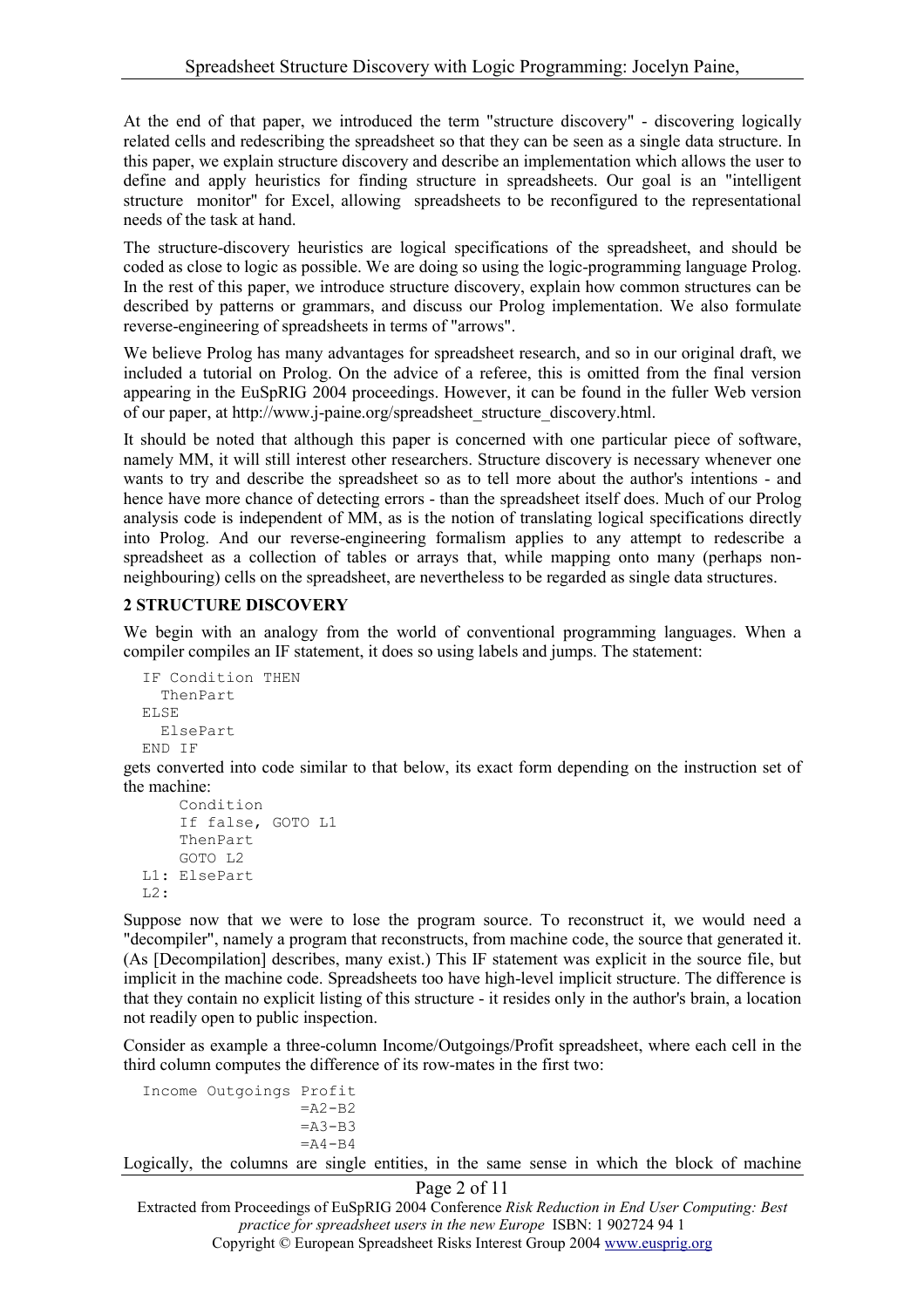instructions above is a single high-level statement. Anybody trying to read or maintain the spreadsheet would be greatly helped by knowing both this and what all the third-column calculations have in common. Here, it is obvious; it may not be in larger spreadsheets.

Such analysis is even more vital when spreadsheets complicate their layout for visual effect. Consider a buy-to-rent spreadsheet which performs the same calculation for a number of properties, arraying them in blocks across the sheet, where each block calculates the profit P from rental income R, monthly mortgage payment M, and other costs O.

| Property 1<br>M | Property 2<br>M | Property 3<br>M |
|-----------------|-----------------|-----------------|
|                 |                 |                 |
|                 |                 |                 |

Large spreadsheets of this kind can be confusing, especially when the blocks are split across worksheets.

## **2.1 Representing structure in MM.**

How can MM make structure explicit? MM programs contain "attributes" - arrays of elements related by equations to other attributes. In a freshly decompiled spreadsheet, each attribute is a single cell. Structure discovery entails working out which cells can be grouped together into arrays. Thus, our Income/Outgoings/Profit spreadsheet would look like this at first:

```
 <A1 A2 A3 B1 B2 B3 C1 C2 C3>
where A1="Income" B1="Outgoings" C1="Profit"
      C2=A2-B2 C3=A3-B3 C4=A4-B4
```
but could have its attributes grouped and renamed to become more informative:

```
 <Income[1..3] Outgoings[1..3] Profit[1..3]>
where Profit[all t] = Income[t] - Outgoing[t]
```

```
Similarly, the Property one could become
```

```
 <Mortgage{Property1,Property2,Property3} 
  OtherCosts{Property1,Property2,Property3} 
 Rent{Property1,Property2,Property3} 
 Profit{Property1, Property2, Property3} >
where Profit[a11 p] = Rent[p] - (OtherCosts[p] + Mortrage[p])
```
Of course, the cells do not actually have names. However, one can try guessing plausible names from neighbouring labels. Our spreadsheet algebra interface has functions for this, renaming attributes and redisplaying the resulting program. The user can call these as many times as needed, without committing to any set of names.

## **2.2 How can we discover implicit structure?**

We are building up a library of structure-recognition heuristics (or "patterns" or "grammars") that describe common structures and can be automatically matched against spreadsheets. We also allow users to define new patterns, perhaps ones so specific that they apply only to one spreadsheet. This work is described in the following two sections.

Before proceeding, we ought to say that we do not believe this to be the only approach to structure discovery. More powerful methods exist, the ultimate surely being to learn patterns via inductive logic programming [ILP]. We made some other suggestions near the end of our spreadsheet algebra paper [Paine, 2004].

Markus Clermont has written an impressive program for discovering semantically-related regions within spreadsheets [Clermont, 2003]. It searches for evidence of relatedness from a variety of hints; for example, it might propose that cells mentioned together in a cell range or the argument to a SUM should be grouped. Our approach does not pretend to be as comprehensive, but probably shades into Clermont's. Our heuristics are coded in Prolog, which can perform any computation that any other language can, so our patterns could actually invoke any kind of search, including those performed by his program.

## Page 3 of 11

Extracted from Proceedings of EuSpRIG 2004 Conference *Risk Reduction in End User Computing: Best practice for spreadsheet users in the new Europe* ISBN: 1 902724 94 1 Copyright © European Spreadsheet Risks Interest Group 2004 www.eusprig.org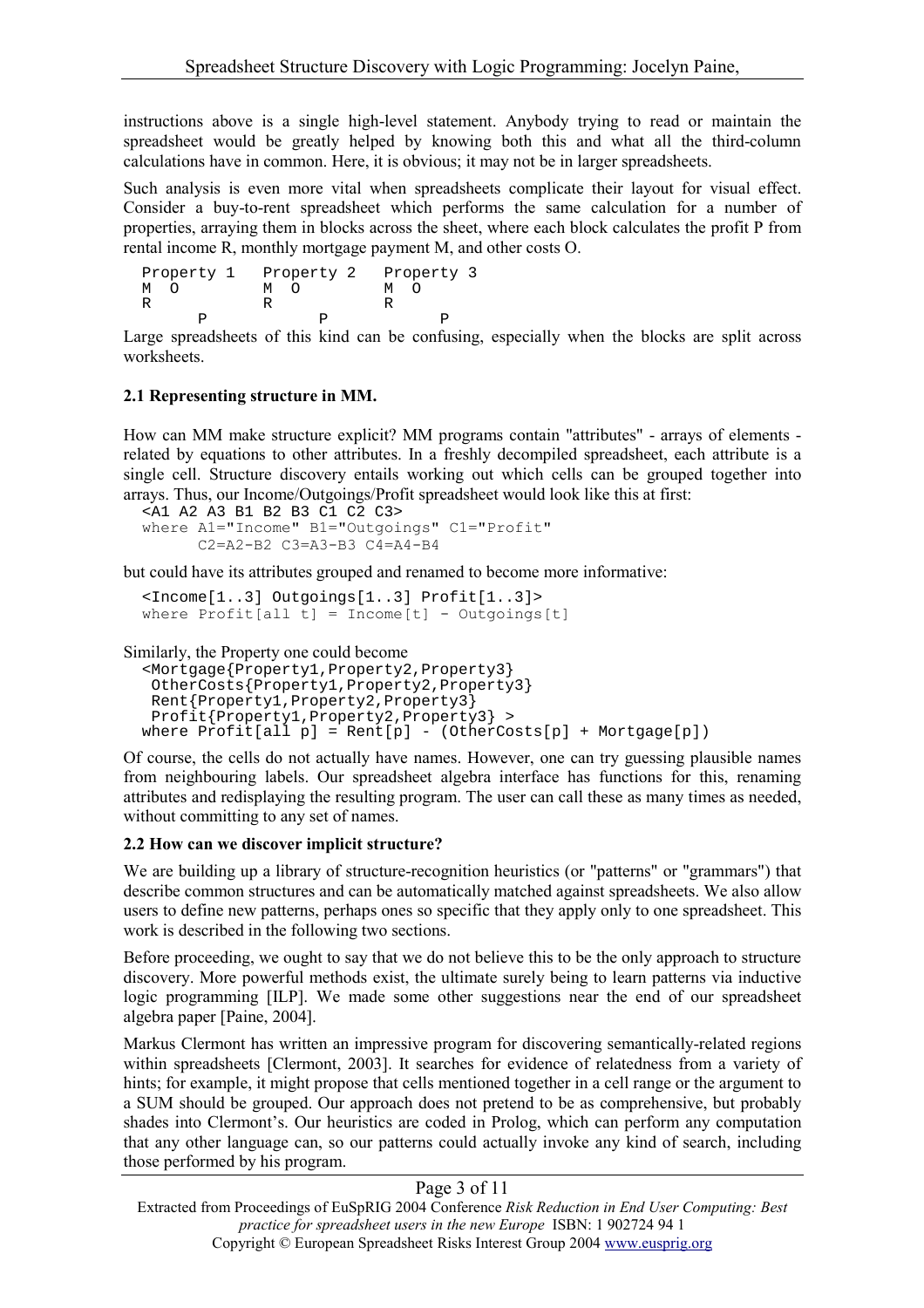## 3 **PATTERNS, PATTERN LANGUAGES, AND GRAMMARS**

In this section, we explain what we mean by spreadsheet grammars. To develop intuitions, we start with examples from other domains

## **3.1 Pattern examples**

#### **Filename patterns**

Unix and DOS, naturally enough, both allow filenames to be written in full, e.g. del scratch.tmp, copy  $ss1.xls$  ss2.xls. But as a shorthand, they also allow patterns which match sets of filenames. Thus del  $\star$ , tmp deletes all files with the .tmp extension, the asterisk standing for any sequence of characters. So we have symbols (the letters) that stand for themselves, but also symbols that stand for sets of strings.

#### **Regular expressions**

Regular expressions were invented by mathematician Stephen Cole Kleene, as a notation to manipulate "regular sets", formal descriptions of the behaviour of finite state machines. Today, they form an indispensable part of Unix commands such as "grep", which searches for a string in a set of files. The following examples demonstrate some features:

| а                    | The letter a                                                |
|----------------------|-------------------------------------------------------------|
| alb                  | An a or b                                                   |
| [a-z]                | Any letter between a and z                                  |
| $([a-z])$ *          | Any number of such letters                                  |
| $[a-z]$ ( $[0-9]$ )* | One letter followed by any number of digits between 0 and 9 |

Once again, we have symbols that stand for sets of strings. We also have operators that combine patterns into bigger patterns: "|" makes the "or" of two patterns, and "\*" following a pattern repeats it indefinitely.

#### **Snobol patterns**

Snobol [Griswold et. al., 1971] is a string-manipulation language written by David Farber, Ralph Griswold, and I. Polonsky of Bell Labs - and, incidentally, with a silly derivation for its name: StriNg Oriented and symBOlic Language. As these examples, which do the same as the regular expressions, demonstrate, there is more than one way to write patterns:

```
"a""a" | "b"
any("abcdefghijklmnopgrstuvwxyz")
arbno( any("abcdefghijklmnopqrstuvwxyz") )
any("abcdefghijklmnopqrstuvwxyz") arbno( any("0123456789") )
```
# **3.2 Grammars**

All the above patterns are grammars. A grammar is a formal definition of the syntactic structure of a language, normally written as rules which specify the structure of "phrases" in the language. Each rule has a left-hand side naming a syntactic category (for example, "noun phrase" or "verb" below) and a right-hand side defining it. The right-hand side can contain "terminal symbols" which stand for themselves, like the letters in the filename patterns, and "non-terminal symbols", which name other rules. There are no examples of these above. It may also contain operators for combining patterns, such as the regular expression "|" and "\*", or the Snobol "|", "any" and "arbno". The example below is a grammar for a fragment of English:

| sentence    | --> noun phrase verb noun phrase?                 |
|-------------|---------------------------------------------------|
| noun phrase | --> proper noun   determiner adjective* noun      |
| proper noun | $\leftarrow$ "Mary"   "John"   "Fido"             |
| noun        | $\leftarrow$ "apple"   "ball"   "cat"   "fish"    |
| verb        | --> "bites"   "eats"   "kicks"   "loves"   "sees" |
| adjective   | --> "biq"   "brown"   "small"                     |

#### Page 4 of 11

Extracted from Proceedings of EuSpRIG 2004 Conference *Risk Reduction in End User Computing: Best practice for spreadsheet users in the new Europe* ISBN: 1 902724 94 1 Copyright © European Spreadsheet Risks Interest Group 2004 www.eusprig.org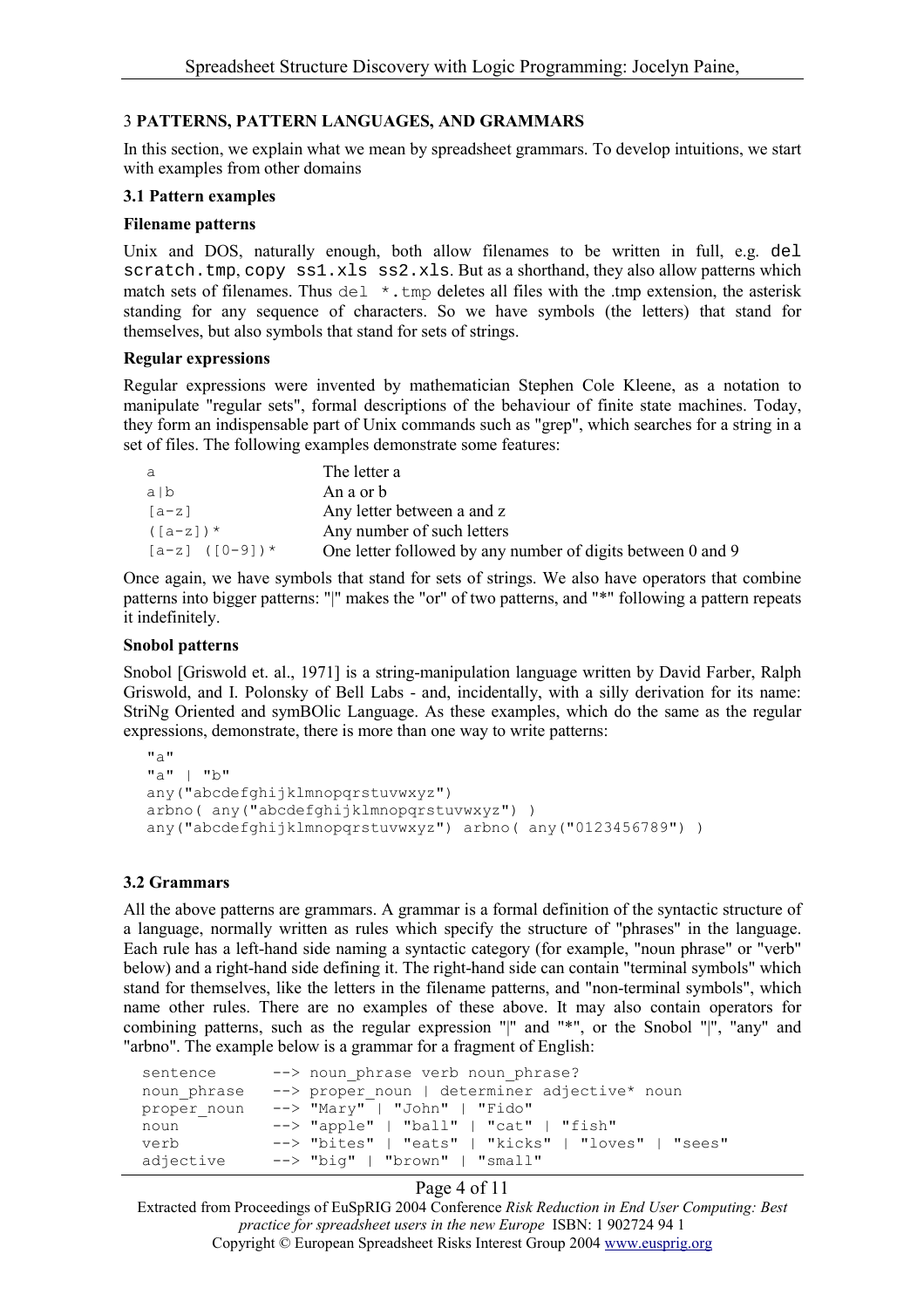determiner --> "the" | "a" | "each" | "every"

As in the patterns above, "|" indicates a choice between alternatives; "\*" repeats an element indefinitely; "?" marks an optional component. The arrow "-->" means "is defined as". There are many possible notations: this is that used by Prolog Definite Clause Grammars.

#### **3.3 Spreadsheet grammars**

From these examples, it seems reasonable that a grammar for describing parts of spreadsheets would let us name and invoke grammatical rules, and would have operators for combining elements within these rules. It might not need terminal symbols, since, at least for general-purpose rules intended to apply to many spreadsheets, it's unlikely that we would want references to specific labels or formulae.

A big difference is dimensionality. Spreadsheets can go down a column and across worksheets as well as along a line; the grammar will need operators to state where one element lies relative to the next.

What about content? Suppose we have a spreadsheet laid out as follows (this one is from a project on modelling house prices). Each row consists of a label followed by a cell:

Household Income cell Interest Rate cell Population cell

Using the same notation as before, we could say the rows follow the grammar:

```
row --> label cell
```
Now, suppose the spreadsheet had been in columns instead of rows:

Household Income Interest Rate Population cell cell cell

We could now think in terms of columns, describing each by the rule:

column --> label DOWN cell

We have introduced a "DOWN" operator to indicate the need to go down rather than along.

Somewhat more complicated is our Income/Outgoings/Profit spreadsheet, where each column contains three cells headed by a label. We could describe its columns as:

column --> label DOWN cell DOWN cell DOWN cell

or, since programmers loath writing anything more than once if they can devise a way to automatically repeat it, we might introduce a "repeat N times" operator:

column  $\left(-\right)$  label (DOWN cell) \*3

This rule is actually a special case of a more general rule which applies to many spreadsheets and says that a column is a label with any number of cells beneath:

column --> label (DOWN cell)\*

Once more, we use "\*" without a right-hand argument to denote indefinite repetition.

Finally, how about the Property spreadsheet, the one that's split into blocks, with attributes splattered across the worksheet? There are several possible descriptions. One is to start with the blocks as structural units:

```
spreadsheet --> (block ALONG(12)) *3
block --> label DOWN 
                  (mortgage ALONG(2) other_costs) DOWN 
                  rent DOWN profit 
mortgage --> cell<br>other costs --> cell
other costs
rent --> cell
profit --> cell
```
Here, we write an explicit ALONG operator, analogous to DOWN, rather than using implicit concatenation as we did in our first example. One advantage of this is that we can give the operator

#### Page 5 of 11

Extracted from Proceedings of EuSpRIG 2004 Conference *Risk Reduction in End User Computing: Best practice for spreadsheet users in the new Europe* ISBN: 1 902724 94 1 Copyright © European Spreadsheet Risks Interest Group 2004 www.eusprig.org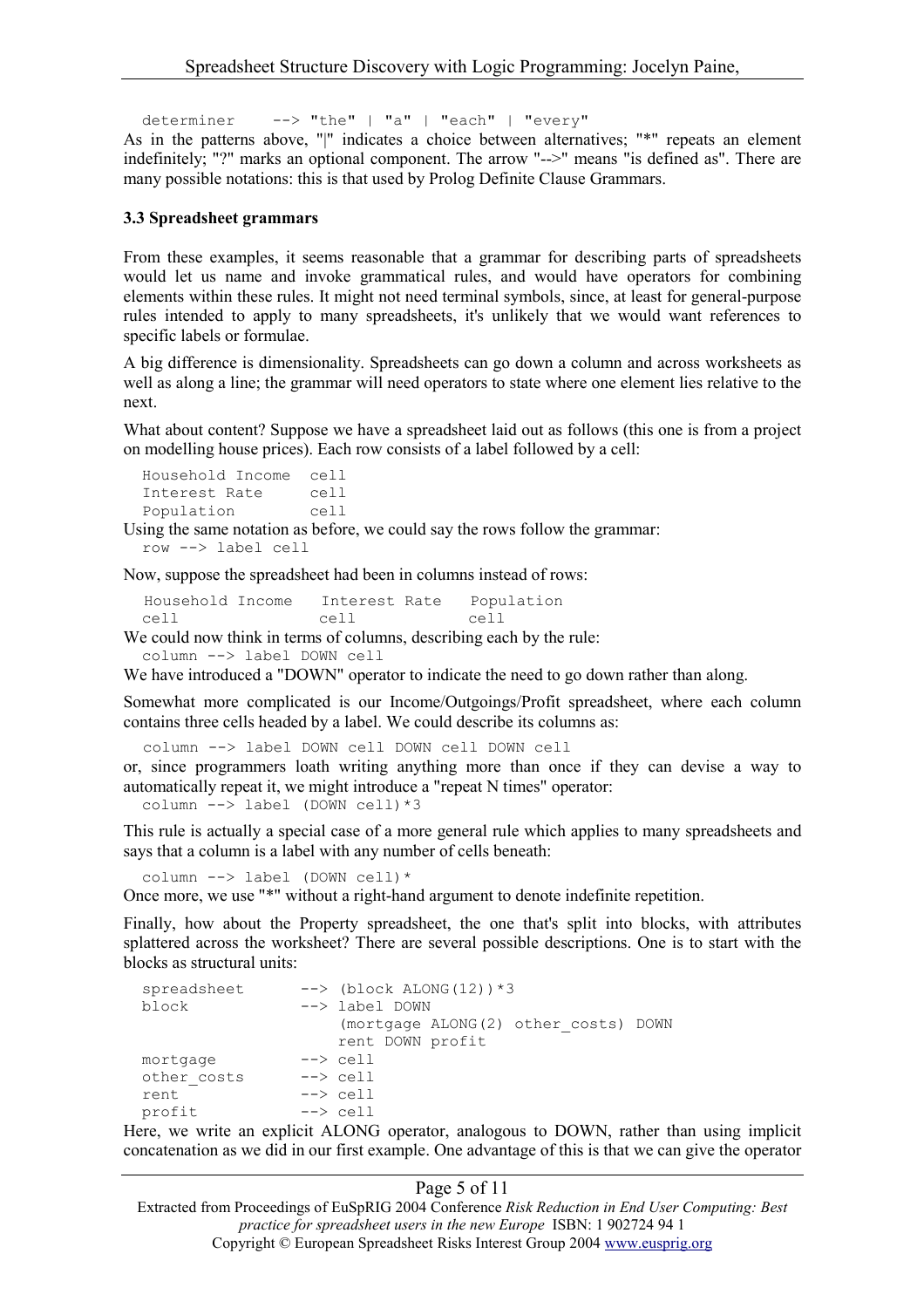an argument, so that ALONG(12) means "go along 12 cells".

Another equally valid description would be to take the structural units to be attributes:

| spreadsheet                         | rent parts AND profit parts | --> mortgage parts AND other costs parts AND      |
|-------------------------------------|-----------------------------|---------------------------------------------------|
| mortgage parts                      | --> DOWN                    | $(cell ALONG (12)) * 3$                           |
| other costs parts --> DOWN ALONG(3) |                             | (cell ALONG(12)) $*3$                             |
| rent parts                          | $\leftarrow$ > DOWN (2)     | $(cell ALONG (12)) * 3$                           |
| profit parts                        |                             | $\leftarrow$ DOWN(3) ALONG(6) (cell ALONG(12)) *3 |

DOWN now has an argument too, for when we want to move down more than one row. We have also introduced an AND operator, which superimposes elements without moving.

What have we achieved in this section? We have adapted ideas from pattern-matching languages and Prolog DCG grammars to describe structure in spreadsheets. Some descriptions will apply to many spreadsheets; others, such as the Property ones, will be more specific. In the following section, we indicate how we implement this in Prolog.

#### **4 LOGIC PROGRAMMING AND PROLOG**

#### **4.1 What is logic programming?**

Logic programming languages are quite different from languages like C and Fortran in which one gives the computer a sequence of instructions - read data, assign to a variable, print variable which it has to follow. In logic programming, by contrast, the programmer writes statements in logic that describe the properties that the solution must have.

By analogy, the C or Fortran programmer writing a program to build a house would code instructions telling the computer to pick up a brick, lay it on another brick, put a window next to it, and so on. The logic programmer, however, would write logical statements describing what it means for something to be a house - there are walls, which are parallel to one another and perpendicular to the ground, and composed of bricks in one of several patterns, and may contain a window, and other things. Compare how, later in this section, we use Prolog to find the labels in a spreadsheet. Our program is not a set of instructions, but a specification of what it means for a cell to be a label.

Logic programs consist of "facts" or logical statements. Some are unconditionally true; some depend on the truth of others. To run a logic program, one gives it a "goal": a logical statement which it must prove from the facts. We start with one of the simplest possible examples of Prolog, namely these two facts:

```
mortal(X) :- man(X).
man(socrates).
```
The first says that X is mortal if X is a man; the symbol ":-" means "if". In everyday language, all men are mortal. The second says Socrates is a man. So the first fact is conditionally true - it depends on whether its subject is a man - while the second is unconditionally true.

To run this program, we ask Prolog the goal:

```
?- mortal(socrates).
```
Prolog answers by finding the first fact, binding X to 'socrates', inferring that Socrates can be proven mortal if he can be proven a man, finding the second fact, thus proving him a man, and finally replying 'yes' to the goal.

More interesting are goals that don't merely check the truth of some statement, but find values for variables. If we ask

?- mortal(Y). Prolog replies that Y=socrates.

## **4.2 Prolog**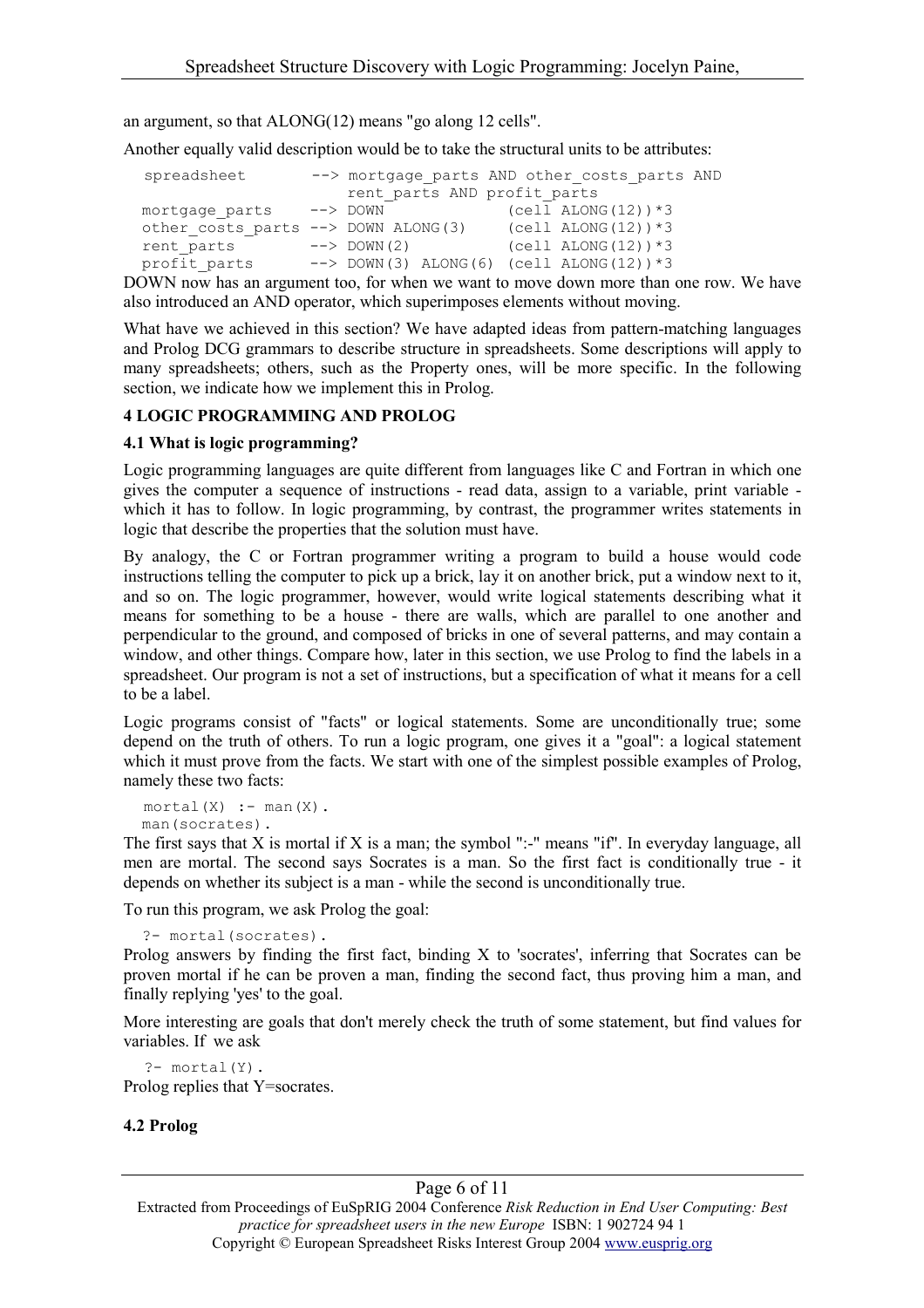Prolog was the first widely used logic-programming language, and although others exist, it is still by far the most popular. There are some very good implementations around: we recommend SWI Prolog [SWI], which is efficient, free, and runs on Unix and Windows. This is what we are using in this project.

## **4.3 Analysing spreadsheets in Prolog**

How can we apply logic programming to spreadsheets? In logic programming, we think in terms of predicates. "X is mortal" is a predicate we used above, as is "X is a man". Other predicates from everyday life include "X is inside Y", "X has colour C", "X costs P pence", "X is between Y and  $Z^{\prime\prime}$ , "X is employed by B in department D at salary S", "the number I is less than the number J", "the set S contains element E". We see that many predicates express properties of a thing, or relations between things.

With spreadsheets, these things will include cells and cell ranges. We shall want to talk about properties of cells – "cell C contains formula F", "cell C is empty" – and relations between cells – "cell C depends on cell D", "cell C is in the same column as cell D", "cell C appears to be a copy" of cell D", "cell C appears to be a label". We might also want predicates on bigger pieces of the spreadsheet – "column C appears to consist of cells which are all copies of one another", "the cells between (X1,Y1) and (X2,Y2) appear to be part of the same table". Note the relevance to structure discovery.

Some of the spreadsheet predicates will be derived directly from the spreadsheet. For example, the facts defining "cell C contains formula F" are just an enumeration of each cell's address and contents. As part of this project, we have written a Visual Basic program that dumps a spreadsheet in this form, so that it can be read into Prolog as a list of facts.

Other predicates will be defined in terms of these. The predicate "cell C depends on cell D" can be defined, roughly, like this:

cell C depends on cell D if cell C contains formula F and F contains a subexpression SE and SE is a reference to D.

The predicate "cell C appears to be a label" can be defined as:

cell C appears to be a label if

cell C contains formula F and

F is a string and

there is no cell C' that depends on C.

where the final qualification allows us to exclude strings that are part of some calculation.

Given such definitions, we can ask Prolog to find values of variables that satisfy such predicates, thus finding (with the above examples) cells that depend on one another or are labels. We said that we might also want predicates on bigger pieces of the spreadsheet, such as "column C appears to consist of cells which are all copies of one another"; and we could equally well define and query these. We leave further discussion of Prolog to the Web version of our paper, which extends this section with a tutorial on its use for spreadsheet analysis. For a general introduction to Prolog, we recommend [Bratko, 1990] and [Sterling and Shapiro, 1994].

As far as structure discovery via grammars is concerned, we merely note that grammars are very closely related to predicates, and that logic programming has developed various techniques for implementing grammars by translating them into predicate definitions. These are well known amongst practitioners, and are introduced in the books just cited. We used them in the current project. Before we could do so however, we needed to invent data structures suitable for

#### Page 7 of 11 Extracted from Proceedings of EuSpRIG 2004 Conference *Risk Reduction in End User Computing: Best practice for spreadsheet users in the new Europe* ISBN: 1 902724 94 1 Copyright © European Spreadsheet Risks Interest Group 2004 www.eusprig.org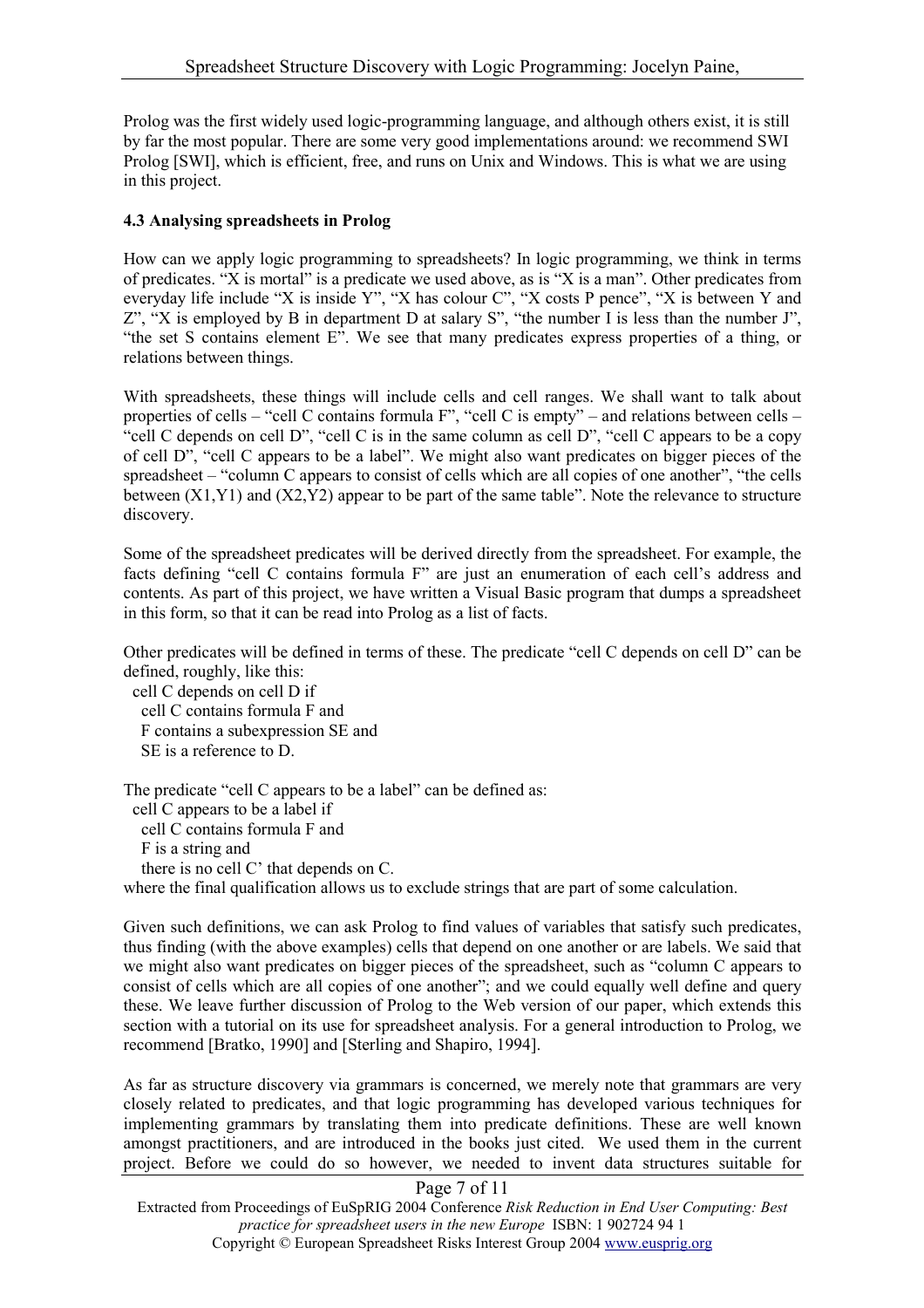representing spreadsheets and their structure. That is the topic of the next section.

## **5 ARROWS AND REVERSE ENGINEERING**

Before we could implement the previous section's structure-matching predicates, we needed a way to represent spreadsheets and the implicit structure we find. As Section 2.1 shows, MM gives us a way to do so. However, we still had to implement MM programs in Prolog, in a way that makes it easy to transform to and from spreadsheets, search for structure, and retain information about spreadsheet layouts. This section, which requires slightly more maths than the rest of the paper, describes how we did this. We believe it is an elegant and concise way of formulating reverse engineering for spreadsheets.

Let us begin by imagining one worksheet of a spreadsheet in value view. This is, in effect, an array whose indices are cell addresses and whose elements are values, i.e. numbers, strings, and other data. Mathematically, we can consider it a function from cell addresses to values.

Value view is boring, so let's switch to formula view. Now, each cell maps to a formula or expression, and the worksheet becomes a function from cell addresses to expressions

MM views the world as a collection of attributes, each attribute being an array. These too can be considered functions, from the attribute's indices to MM expressions.

An MM program, then, is modelled as a collection of functions, one for each attribute. Mathematically, we regard it as an indexed function, the indices being the attributes.

Compiling an MM program translates it into a spreadsheet; i.e., translates this indexed function into a single function from cell addresses to Excel expressions.

Now, before we can compile an MM program, we need to know how each attribute maps onto the spreadsheet. In our Income/Outgoings/Profit spreadsheet, each attribute mapped onto a column; in the Property spreadsheet, the attributes (Rent, Profit and so on) mapped onto cells staggered across the worksheet. In general, the compiler will assume a default mapping for each attribute (it allocates attributes to columns headed by their name), but this can be overridden by the user. In any case, MM clearly needs to know what the mapping from attribute to spreadsheet will be.

We now see that compiling an MM program becomes a matter of taking the attribute-to-expression functions, pre-composing with the attribute-to-spreadsheet mappings, and forming the union of the results. To generate a spreadsheet output file, we iterate over the domain of this union arrow, pumping out each element and its image - i.e. the cell address and its contents.

Decompilation goes in the opposite direction, from the spreadsheet-to-expression function to a set of attribute-to-expression functions. The trial and error of spreadsheet algebra entails finding a decomposition optimal for intelligibility; structure discovery infers appropriate domains for the attribute functions. In general, there is no unique decomposition, hence the need for trial, error, and human assistance.

Our latest version of MM takes this model literally, and represents the functions as Prolog data structures. We note for Prolog programmers that we found this good for manipulating functions in a representation-independent way, without needing to worry about whether they are stored as facts (clauses) or as association lists, trees, and so on.

Finally, many branches of mathematics like to consider functions as "arrows". Amongst other things, this gives us, via "commutative diagrams", a handy graphical way to depict them, and enables some proofs to be done largely by drawing. We found this very useful, and think likewise of our functions as arrows.

## **6 IMPLEMENTATION**

Page 8 of 11 Extracted from Proceedings of EuSpRIG 2004 Conference *Risk Reduction in End User Computing: Best practice for spreadsheet users in the new Europe* ISBN: 1 902724 94 1 Copyright © European Spreadsheet Risks Interest Group 2004 www.eusprig.org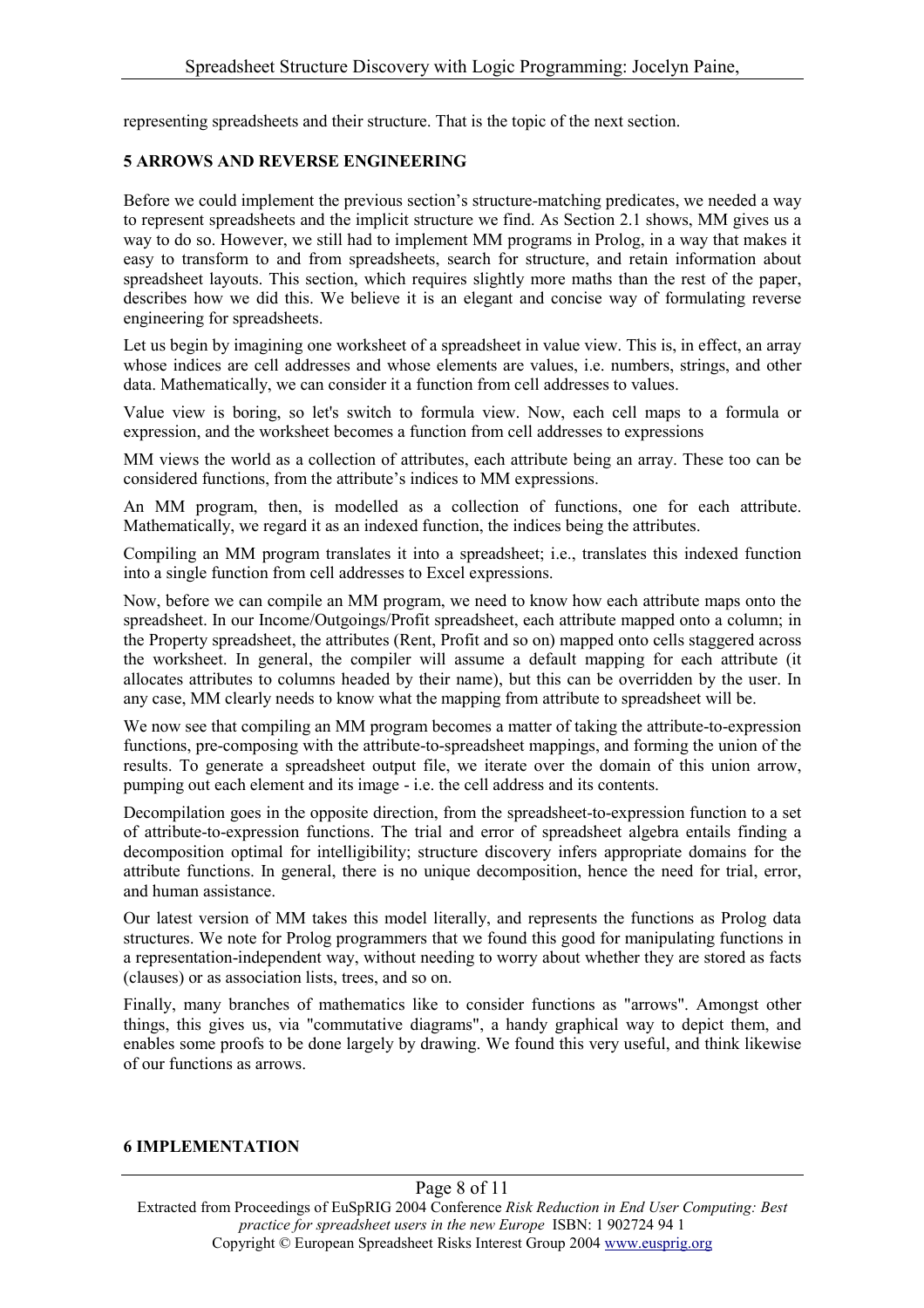As mentioned in Section 4, the current MM is coded in SWI Prolog. Advantages over Kawa, in which we coded the previous version [Paine, 2004], include: easier to generate .exe files for; probably less memory-heavy; the syntax is more readable, allowing one to define new operators, so making it easy to prototype notations for patterns without writing a parser; the TLI's query interface also helps rapid prototyping. And logic programming is wonderful. SWI Prolog may not be as portable as the Java-based Kawa, but it does run on all the machines we've needed so far.

## **6.1 The user interface**

Ideally, our system would just ask the user for a spreadsheet, and would then completely automatically match it against a library of structure-discovery rules, producing that MM program which best reveals the structure implicit in the spreadsheet. However, such complete automation is unlikely to be feasible. The user will often be able to contribute additional information about structure, or may want to guide the system toward a particular form for the program. This is why we developed the trial-and-error computer-algebra style interface of [Paine, 2004].

The present system will implement the same interface, together with a means of entering structurediscovery patterns which can be matched against a spreadsheet to suggest how cells may be grouped into attributes, and what names these attributes might have. The suggestions will be data structures which can be passed as arguments to the spreadsheet algebra functions. So, for example, if we are working on a particular spreadsheet, we might match it against our patterns and be told that the non-empty cells in column C all seem to be part of one attribute, named "Profit". We could then pass that information to a function that merges these cells into the designated attribute, renames all references, and displays the result.

We are starting with a text-only interface, based on Prolog's top-level interpreter. This is the part of a Prolog implementation to which the user gives Prolog goals to prove, getting back their truth or falsity, plus the values Prolog finds for variables. We are augmenting this with our Grips preprocessor [Paine, 2003], which allows goals to be written as function calls rather than predicate invocations. This makes certain kinds of goal more compact and easier to write.

Once we have the text-only interface working, we shall prototype a graphical user interface. We shall do this as a Web application where MM will run on a Web server, the user operating it via a browser. This is less interactive than a windowing interface, but easier to prototype, since the browser takes over the grunt work of rendering. We have taken advantage of this before in our Spreadsheet Autopublisher [Paine; Paine and Ramsden, 2002], a Web-based application which automatically converted simple spreadsheets or MM programs submitted to it into other applications runnable over the Web.

# **6.2 Specificity versus generality**

We have to decide how much the user is allowed to do. Can they invoke any Prolog predicate on the spreadsheet, even defining their own if they know how? Or do we restrict them in some way?

We shall certainly provide access directly to Prolog, if only because we shall need it ourselves when debugging. However, although Prolog is closer to logic than many other languages, it is not a complete implementation, and Prolog programmers need to learn a number of non-obvious tricks before they can write predicates that are guaranteed not to loop indefinitely, generate alternative answers that are never needed, or handle negation incorrectly. To avoid users having to become skilled Prolog programmers, we will therefore provide a library of elementary predicates together with operations for combining these, and perhaps some limited facilities for defining new ones. The combining operations will be built on top of Prolog's built-in logical operators, in much the same way that the AND, DOWN and ALONG operators in our spreadsheet grammars could be. This will enable us to hide some of the messy details of Prolog from the user, and will also give us the freedom to reorder patterns to make them more efficient.

# **6.3 Efficiency**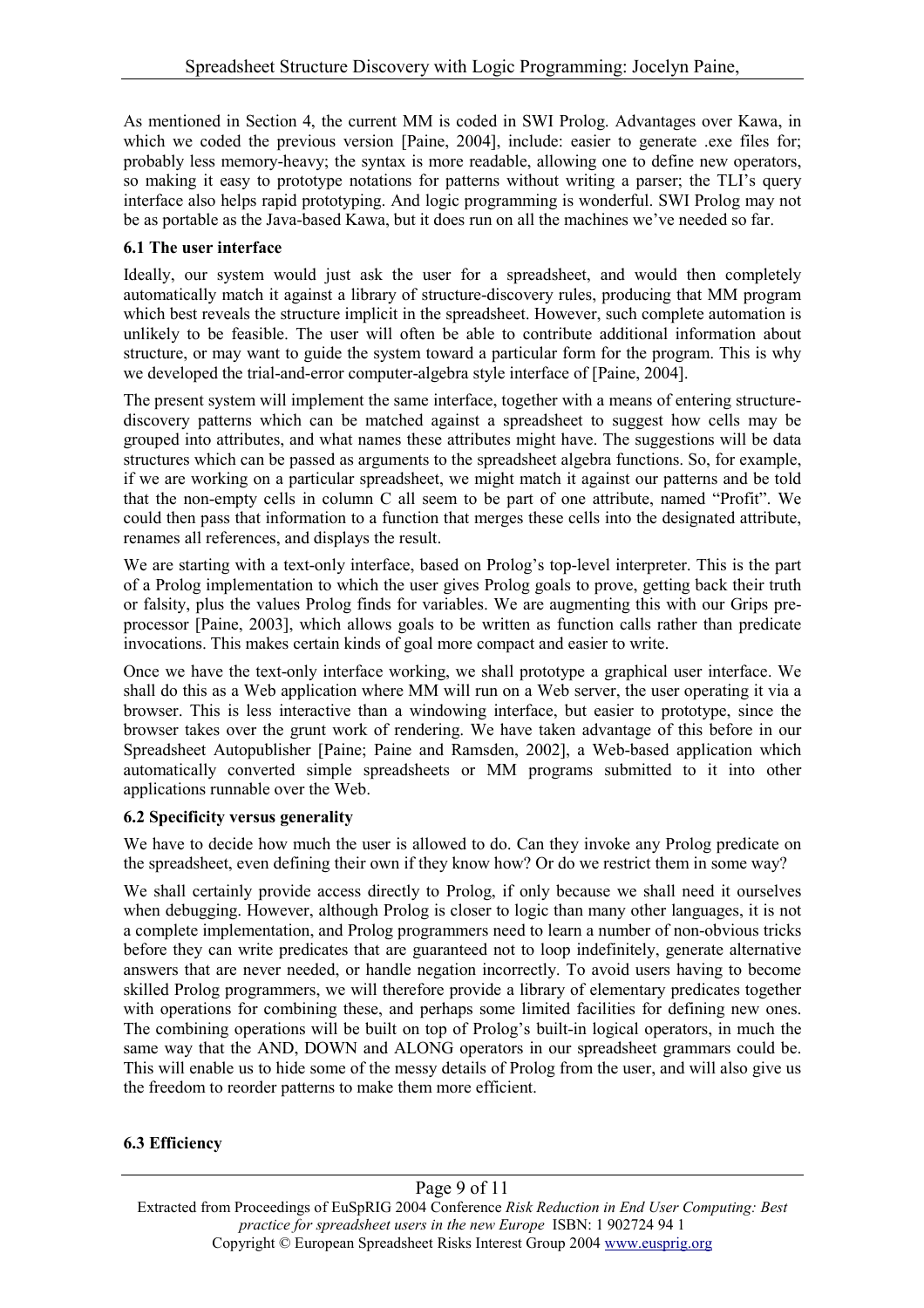This brings us to efficiency. In general, our approach is "make the program correct first, then elegant, then efficient". There are too many languages and systems around – perhaps Java is one – designed with no thought for fundamentals. And computers are still getting faster. I can now carry more computing power in my rucksack – complete with SWI Prolog compiler – than Oxford University had to share between all my students when I first started teaching Prolog.

Having said this, we do need to decide what to do if our pure-Prolog approach is infeasibly slow. One point is that many Prologs contain features to speed up the search for appropriate facts – "clause indexing", as Prolog programmers know it. For example, Dennis Merrit of Amzi! [Amzi!] has told us that Amzi! Prolog implements indexed dynamic database predicates using B-trees, and that this gives them very good response times with the large WordNet libraries (WordNet is an online dictionary which models some features of human linguistic memory), which have 170,000 clauses in the larger predicates.

If such features turn out to be inadequate, we may be able to implement our own. All decent Prologs have a "foreign language" interface, allowing them to call code written in C and other languages. By using this, we could define our elementary predicates in C (say), optimising them to the hilt but still making them look to the user like Prolog, so that the non-logic-programming aspects are safely hidden. We have done this before when teaching Prolog. One of our students wanted to write a limerick generator, whose output would rhyme, scan, and even be grammatically correct. We had a machine-readable dictionary of about 70,000 words, whose files gave the pronunciation, scansion, and parts of speech for each word. We converted this into an indexed file, wrote some indexed-file-search routines in Fortran, and then interfaced them to our Prolog system (which in those days was part of Sussex Poplog) using Pop-11. The result was that the student could ask Prolog goals such as "find all nouns which rhyme with 'chimney'", or "find all verbs which are 8 syllables long". The goals behaved as if defined in Prolog, but were actually doing a fast search implemented by the operating system's indexed sequential files.

## **6.4 Progress so far**

The most important part of our work was getting the representations described in Section 5 (Arrows and Reverse Engineering) right, as this gives us a proper mathematical foundation for everything else. That is now done, and we have implemented the representation in Prolog and tested it with a variety of structure-discovery patterns and spreadsheet algebra functions, using a Visual Basic program to dump spreadsheets as Prolog facts.

Given that we have the Prolog top-level interpreter and our Grips pre-processor (Section 6.1), most of the text-only interface exists, although we are still deciding on the most appropriate elementary predicates to give the user. We have also started work on the Web interface, which we are implementing as PHP [PHP] scripts that call SWI-Prolog.

We have not yet hit any efficiency problems – in our tests, the largest spreadsheet has had about 100 occupied cells out of 200. However, as mentioned above, we do have some ideas on how to attack such problems should they arise.

## **7 FUTURE WORK**

We need to experiment with alternative ways to write patterns. Once the notation is good enough to be fixed, we would like to see researchers collaborate in building up a shared library of structure patterns.

## **7.1 Intelligent structure monitoring and flexible best practice**

Our goal is to run MM as an "intelligent structure monitor" alongside Excel. This could revolutionise spreadsheet "best practice". We have said already that different spreadsheet tasks require different layouts. A layout convenient to a user entering data and reading off results may be much less convenient to the maintenance programmer. The problem is that all guidelines for best-practice demand a single layout. But no layout can be simultaneously optimum for tasks as different as data entry and maintenance. The answer is to move from a view of spreadsheets as single unchanging entities to a relativistic approach where they can freely adapt to the user's needs.